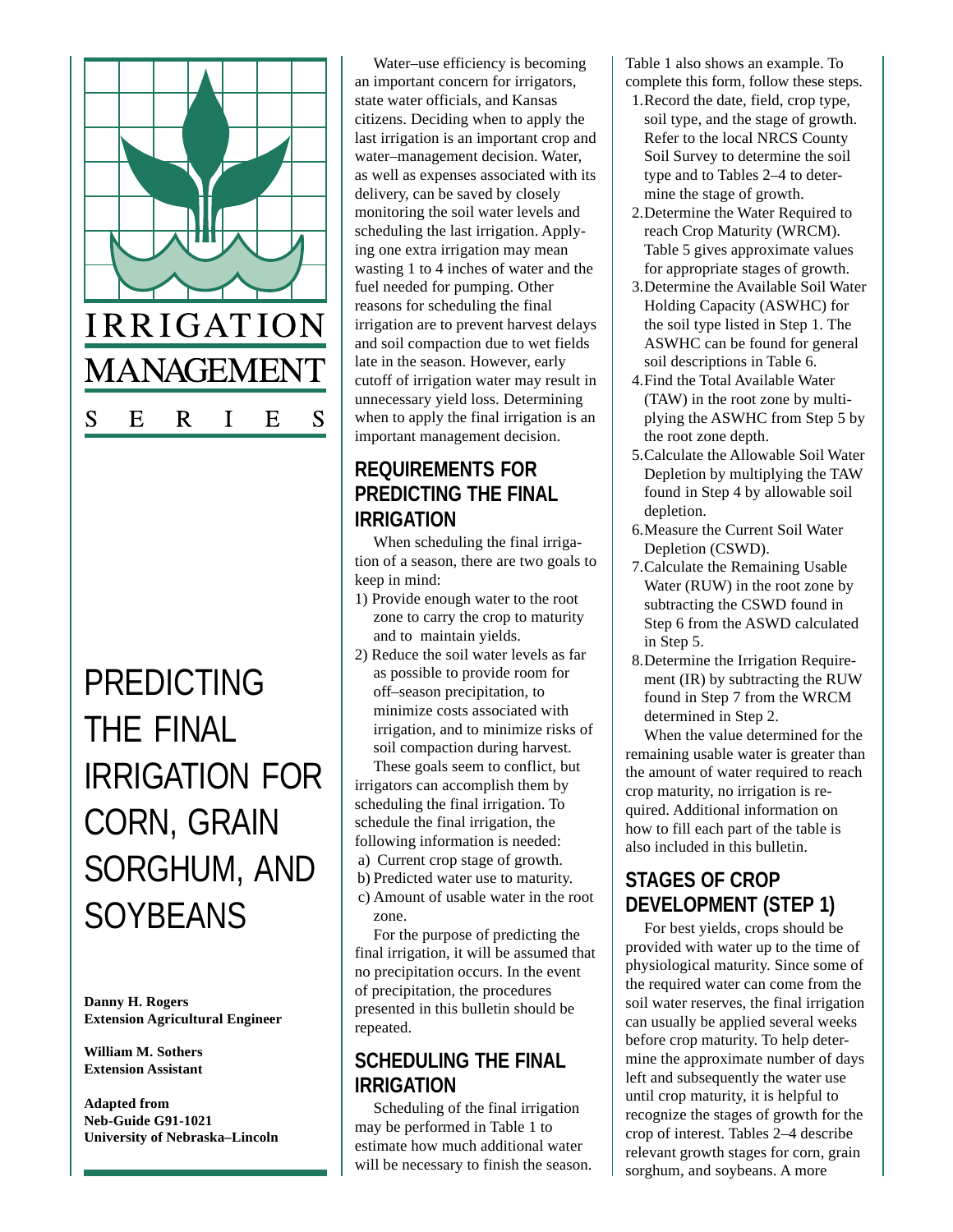## **Table 1. Estimating Remaining Irrigation Requirement**

| <b>Steps</b> |                                                                             | <b>Example</b>  | <b>Your Field</b> |
|--------------|-----------------------------------------------------------------------------|-----------------|-------------------|
| 1.           | Date                                                                        |                 |                   |
|              | Field                                                                       | North 80        |                   |
|              | Crop                                                                        | Corn            |                   |
|              | Soil Type                                                                   | Silty clay loam |                   |
|              | Stage of Growth (Tables 2–4)                                                | Dent            |                   |
| 2.           | Water Required to Crop Maturity<br>(WRCM from Table 5)                      | 2.5in           |                   |
| 3.           | Available Soil Water Holding Capacity (ASWHC from Table 6)                  | $2.1$ in/ft.    |                   |
| 4.           | Total Available Water (TAW = $ASWHC \times Root$ Zone)                      | 6.3 in.         |                   |
| 5.           | Allowable Soil Water Depletion $(ASWD = Deplete x TAW)$                     | 3.8 in.         |                   |
| 6.           | Current Soil Water Depletion (measured value)                               | $2.0$ in.       |                   |
| 7.           | Remaining Usable Water ( $RUW = ASWD - CSWD$ )<br>$(RUW = STEP 5 - STEP 6)$ | $1.8$ in.       |                   |
| 8.           | Irrigation Requirement ( $IR = WRCM - RUW$ )<br>$(IR = STEP 2 - STEP 7)$    | $0.7$ in.       |                   |
|              | NOTE: If RUW is greater than WRCM, no more irrigation is needed.            |                 |                   |

#### **Table 2. Reproductive Stages of a Corn Plant**

| <b>Stage</b>           | <b>Description</b>                                 |
|------------------------|----------------------------------------------------|
| Silking                | Silks visible outside the husks; pollen shedding.  |
| <b>Blister</b>         | Kernels are white and resemble a blister in shape. |
| Milk                   | Kernels are yellow and inner fluid is milky white. |
| Dough                  | Inner fluid has a pasty consistency.               |
| Dent                   | Kernels are dented or denting; cob is dark red.    |
| Physiological maturity | All kernels achieving maximum dry weight.          |

Source: How a Corn Plant Develops, Special Report No. 48, Iowa State University, 1989

#### **Table 3. Reproductive Stages of a Sorghum Plant**

| <b>Stage</b>           | <b>Description</b>                         |
|------------------------|--------------------------------------------|
| <b>Boot</b>            | Head extended into flag leaf sheath.       |
| Half-bloom             | Half of plants at some stage of bloom.     |
| Soft dough             | Grain forming rapidly, culm losing weight. |
| Hard dough             | 3/4 of grain dry weight accumulated.       |
| Physiological maturity | Maximum dry weight of the plant reached.   |

Source: How a Sorghum Plant Develops, S–3 Revised, Kansas State University, 1993

detailed discussion on plant development can be found in the source listed with each respective table.

## **PREDICTING WATER USE TO MATURITY (STEP 2)**

Determining the amount of water use to crop maturity involves estimating and summing the amount of daily evapotranspiration (ET) from the time of interest until crop maturity. ET is the amount of water used by a

growing crop. Each day water is evaporated from the soil and plant surfaces, and transpired through the plants. ET is this combination of evaporation and transpiration. Transpiration is the last step in a plant's continuous water–use cycle. Water is pulled from the soil into plant roots, then delivered through plant stems and leaves, where it eventually evaporates from leaf and plant surfaces.

ET demand is influenced by such factors as temperature, relative humidity, wind, and solar radiation. This ET value is referred to as reference ET (Etr). To find the crop ET, crop conditions such as the stage of growth must be considered. To obtain the water use for a particular crop during a particular growth stage, the reference ET must be multiplied by a crop coefficient  $(K_{\infty})$ :

Crop  $ET = ET_r x K_{co}$ 

 Table 5 gives approximate crop water use to maturity values for different stages of crop development. The prediction procedure can be repeated to increase reliably as the end of the season approaches.

## **DETERMINING THE REMAINING USABLE WATER IN THE ROOT ZONE (STEPS 3–7)**

To determine the remaining usable water in the root zone, first determine the allowable soil water deficit (ASWD) and the current soil water deficit (CSWD). The remaining usable water in the root zone can then be found by subtracting the CSWD from the ASWD.

#### **Determine Available Soil Water Holding Capacity (Step 3)**

Different soil types have different water holding capacities, it is impor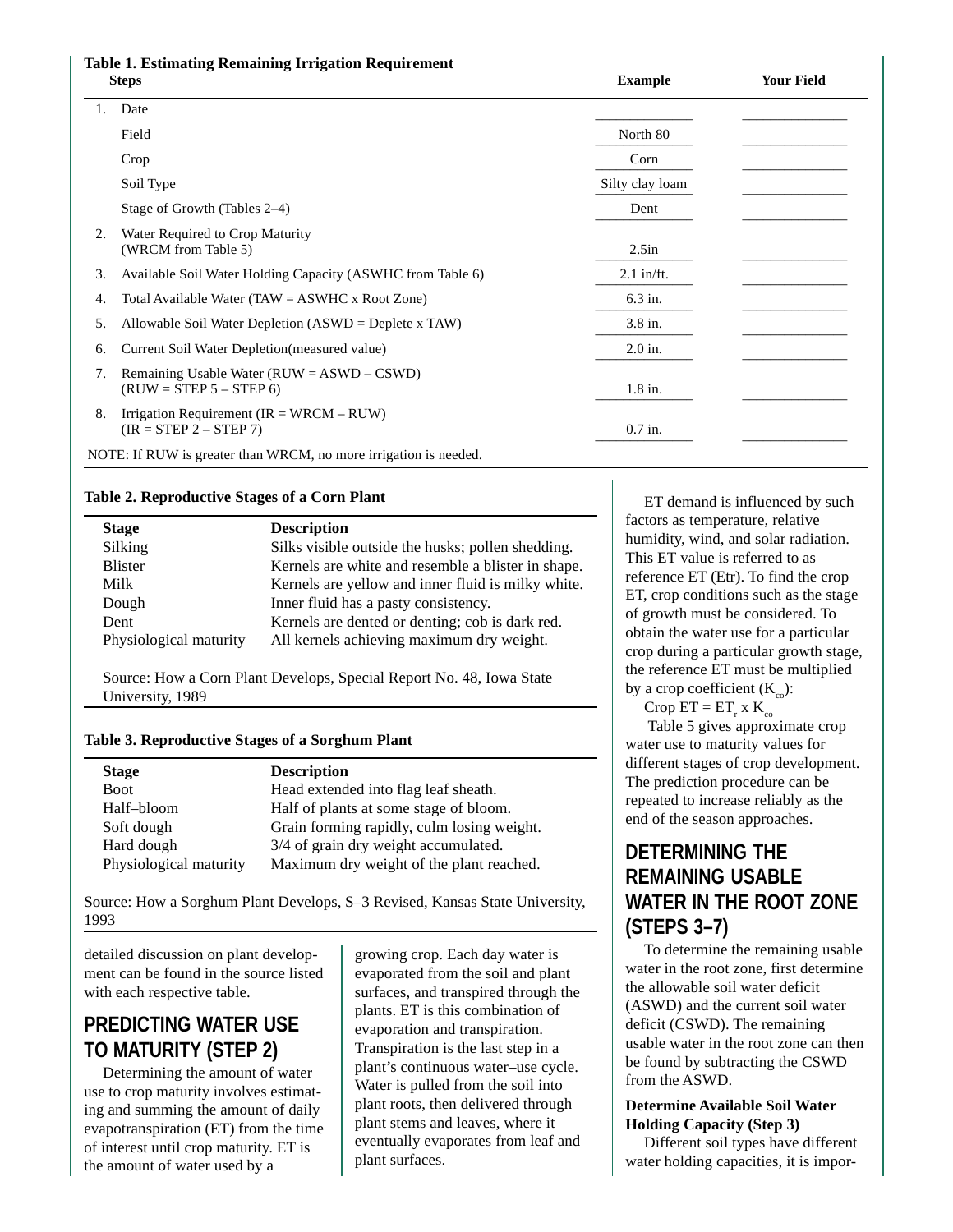types along with their ASWHC. The NRCS Soil Survey is probably the easiest way to determine soil types for individual fields.

#### **Determine Total Available Water (Step 4)**

The root depth for the crop of interest needs to be determined. All three of the crops being discussed in this bulletin have root depths of 4 to 6 feet deep if no soil restrictions plant growth. The KSU Extension bulletin *Soil, Water and Plant Relationships* L–904 gives more information on plant root depth. However, 70 percent of the water is taken from the top half of the root system. Therefore a general recommendation is to use a rooting depth of 3 feet. Calculate the TAW by multiplying the root zone depth (RZD) or:

TAW = ASWHC x RZD

#### **Determine Allowable Soil Water Depletion (Step 5)**

 Another general irrigation management guideline is to maintain soil water levels at or above 50 percent depletion, especially during the initiative of grain reproductive stages of growth. There are some research indications that as the crop approaches maturity, a higher percentage depletion (DEPLETE) could be used and not reduce the grain yield. In the example, ASWD was calculated using 60 percent depletion. Be certain to use a decimal fraction for the value of DEPLETE in Table 1.

 $ASWD = TAW \times DEPLETE$ 

#### **Measure Current Soil Water Depletion (Step 6)**

 There are many methods available to help determine the current soil water depletion. (CSWD) These methods include making electronic measurements with neutron probes or resistance blocks, making a physical measurement with tensiometer, estimating the soil water by appearance and feel, or through the use of irrigation scheduling with ET data. KSU Extension bulletin L–795, *Soil Water Measurement*; L–901, *Scheduling Irrigation by Electrical Resistance Block*; or L–796, *Tensiometer Use in Scheduling Irrigation* may be useful for additional information.

#### **Table 4. Reproductive Stages of a Soybean Plant**

| <b>Stage</b>       | <b>Description</b>                                                      |
|--------------------|-------------------------------------------------------------------------|
| Beginning bloom    | One open flower at any node on main stem.                               |
| Full bloom         | Open flower at two uppermost nodes with leaf.                           |
| Beginning pod      | $3/16$ -inch pod at one of the four uppermost nodes<br>with leaf.       |
| Full pod           | 3/4-inch pod at one of the four uppermost nodes<br>with leaf.           |
| Beginning seed     | $1/8$ -inch seed in pod at one of the four uppermost<br>nodes.          |
| Full seed          | Green seed that fills pod cavity at one of the four<br>uppermost nodes. |
| Beginning maturity | One normal pod on main stem that has reached<br>mature color.           |
| Full maturity      | 95 percent of the pods have reached their mature<br>pod color.          |

Source: How a Soybean Plant Develops, Special Report No. 53, Iowa State University, 1988

#### **Table 5. Normal Water Requirements for Corn, Grain Sorghum, and Soybeans Between Various Stages of Growth and Maturity**

| <b>Stage of growth</b> | Approximate<br>number of days<br>to maturity | Water use to<br>maturity<br>(inches) |
|------------------------|----------------------------------------------|--------------------------------------|
| Corn                   |                                              |                                      |
| <b>Blister</b>         | 45                                           | 10.5                                 |
| Dough                  | 34                                           | 7.5                                  |
| Beginning dent         | 24                                           | 5.0                                  |
| Full dent              | 13                                           | 2.5                                  |
| Physiological maturity | $\theta$                                     | 0.0                                  |
| <b>Grain Sorghum</b>   |                                              |                                      |
| Half bloom             | 34                                           | 9.0                                  |
| Soft dough             | 23                                           | 5.0                                  |
| Hard dough             | 12                                           | 2.0                                  |
| Physiological maturity | $\Omega$                                     | 0.0                                  |
| <b>Soybeans</b>        |                                              |                                      |
| Full pod               | 37                                           | 9.0                                  |
| Beginning seed         | 29                                           | 6.5                                  |
| Full seed              | 17                                           | 3.5                                  |
| Full maturity          | $\theta$                                     | 0.0                                  |

#### **Table 6. Soil Types and Their Available Soil Water Holding Capacities (ASWHC)**

| <b>General Soil Description NRCS Intake</b> | Family | <b>ASWHC</b><br>(in/ft) |
|---------------------------------------------|--------|-------------------------|
| clay loam                                   | 0.1    | 2.0                     |
| silty clay loam                             | 0.3    | 2.1                     |
| silt loam                                   | 0.5    | 2.4                     |
| sandy loam                                  | 1.0    | 2.0                     |
| fine sandy loam                             | 1.5    | 1.9                     |
| loamy fine sand                             | 2.0    | 1.1                     |
| fine sand                                   | 3.0    | 0.8                     |